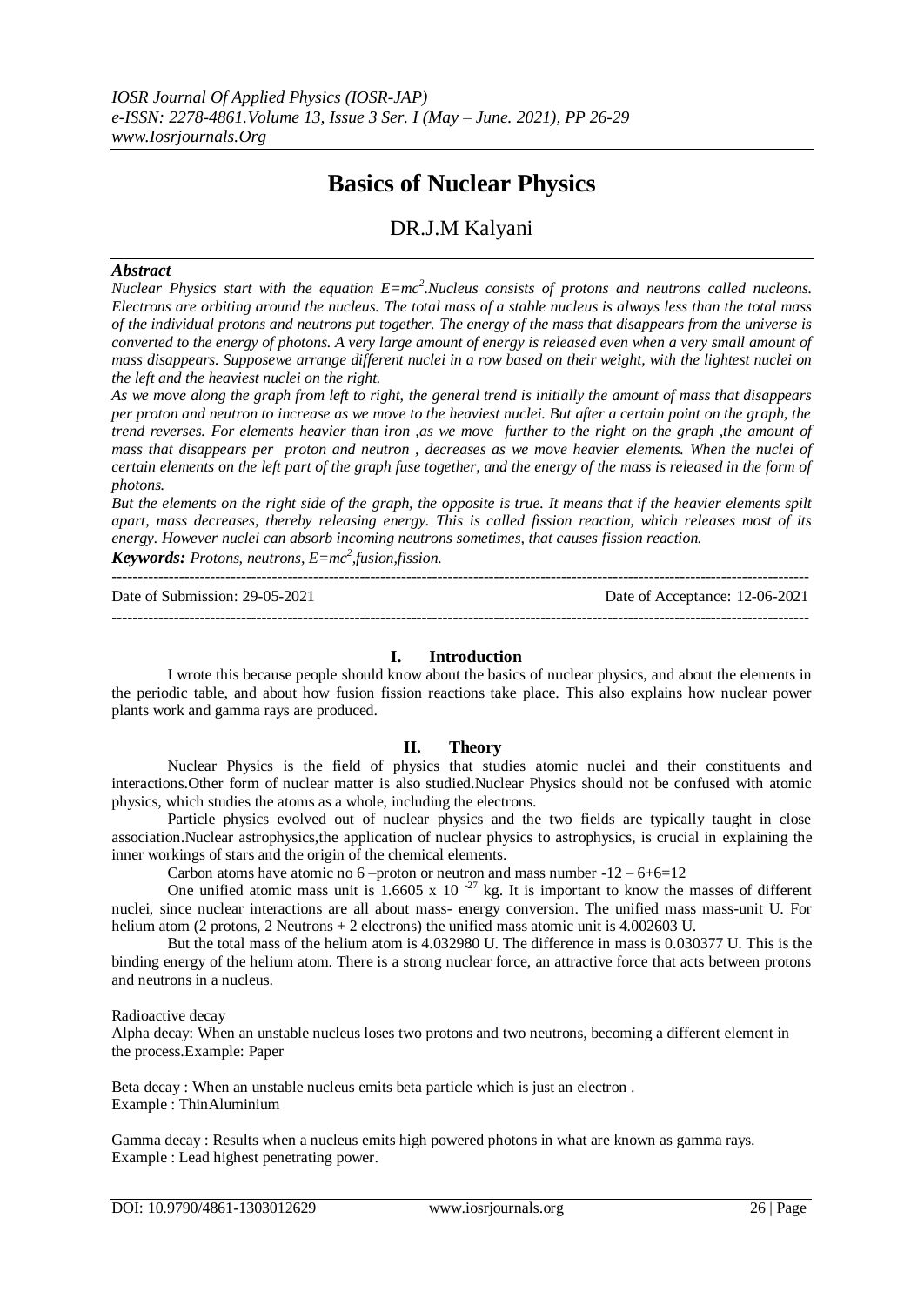The fusion of the nuclei of heavier elements ends up consuming energy, rather than generating energy. In general, nuclei cannot typically fuse together because the positively charged protons cause the two nuclei to electrically repel each other. Nuclei can fuse together if the repulsive forces of the positively charged protons are overcome as they are inside the intense pressure and temperature of a star. The stars generate light and release energy by fusing the lighter elements together. The fusion of the heavier elements occursonly at the moment of a star's death in the form of a supernova explosion.

During a stars normal life span only elements lighter than iron can fuse together. The lightest of all elements is hydrogen, and it's fusion also occurs in thermonuclear weapons which was referred to as hydrogen bombs, which are far more powerful than the bombs that were dropped on Hiroshima and Nagasaki. Hydrogen bombs involve two nuclear explosions. The primary explosion compresses the hydrogen together causing it to fuse into helium. The hydrogen fusing into helium releases a very large amount of energy, thereby creating a much larger secondary explosion.

Nuclei fusing together, which we refer to as nuclear fusion, only plays a role in the secondary explosion.

The primary explosion is created through the opposite phenomenon, that of a nucleus splitting apart, which we refer to as nuclear fission. The original atomic bombs were dropped on Hiroshima and Nagasaki were based entirely on nuclear fission.

Nuclei typically do not split apart on their own because the neutrons and protons inside the nucleus are held together by the strong nuclei force. However nuclei can sometimes absorbs in coming neutrons. Certain types of uranium and plutonium contain just the right combination of protons and neutrons where absorbing one additional neutron makes the nucleus unstable, thereby causing it to split apart.

This can generate additional neutrons whichare then absorbed by other uranium of plutonium nuclei, thereby causing a chain reaction and releasing large amount of energy. Nuclear weapons use an uncontrolled version of this type of chain reaction to generate an explosion.

Nuclear power plants use a controlled version of this chain reaction to generate electricity. Nuclear power plants help control this chain reaction by inserting control rods, which contain nuclei that absorb neutrons without becoming unstable and splitting apart. Even if a nucleus doesnot become unstable when it absorbs a neutron , the nuclei is nevertheless placed in what we call an exited energy state. If a photon is generated by the nucleus of an atom then we refer to this photon as gamma ray.

A nucleus doesn't necessarily need to absorb a neutron in order to be place in an excited energy state, when a neutron just bounces off the nucleus. A neutron can bounce many times and travel along a long distance through a solid material before it is final absorbed by one of the nuclei. The probability of a neutron being absorbed during the collision with a nucleus of an atom depends on the type of atom and on the neutron speed. An example of a good neutron absorber is 5 10 B. Some atoms are much better of absorbing neutrons than others. Also the general rule is that the slowerneutrons are more likely to be absorbed. A neutron will slow down more rapidly when it bounces off the nucleus of an hydrogen atom. A neutron bouncing off the nuclei of an element other than hydrogen is similar to a small ball bouncing off a large ball. The small ball bounces off the large ball with almost the same speed as it had before. On the other hand, the ball is likely to lose the most speed if it collides with another ball with the same mass. This is what happens when a neutron collide with a hydrogen nucleus, since a hydrogen nucleus consist of a single proton, which has about the same mass as a neutron. Although a neutron loses some of its speed each time it bounces off a nucleus of an atom this never causes the neutron to stop completely. This is due to the fact all atoms have thermal vibrations. Not all combinations of neutrons and protons form a stable nucleus.A nucleus can be unstable if it contains many or too few neutrons for the number of protons. Some types of nuclei are much more unstable than others. The more unstable the nucleus is the more likely it is at any given moment to decay. Each type of unstable nucleus has its own methods for decaying. One method for an unstable nucleus todecay is for a cluster of protons and neutrons to break away the main nucleus. The most common type of cluster to break away from a main nucleus is a cluster consisting of two protons and two neutrons, which is the helium of a helium nucleus. Another common method for an unstable nucleus to decay is for one of the neutrons to turn into a proton by emitting an electro and a particle called an "electron and antineutrino". Another possibility is for a neutron to into a proton by emitting a positron and a particle called an "electron neutrino". Another possible event is for the nucleus to capture an electron, causing on of the protons to transform into a neutron and to emit an electron neutrino. When the nucleus of the atom decays thought one of the se mechanisms, it is transformed into a type of nucleus having different combinations of protons and neutrons. This new nucleus may itself be either stable or unstable depending on what combinations of protons and neutrons it has. If it is unstable then it will keep decaying until it is eventually transformedinto a stable nucleus.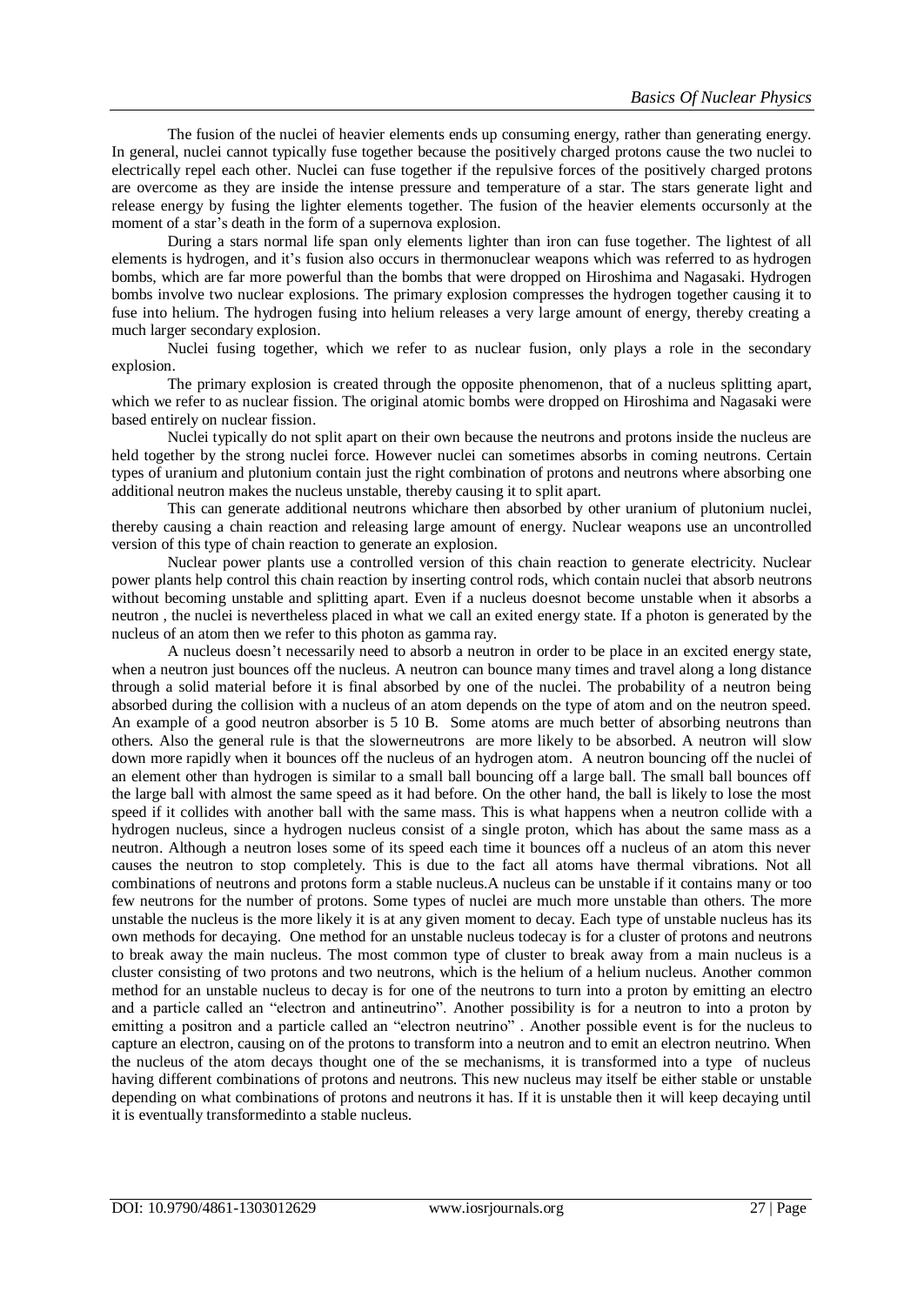#### **III. Results Of Discussion:**

Regardless of the newly produced nucleus is stable or unstable, it may be in an excited energy state when it is created. As if it was discovered earlier if a nucleus is in excited energy state, then it will eventually fall into a lower energy state and emit a photon which we refer to as a gamma ray. When an incoming gamma ray interacts with an atom, one of four things can happen.

A gamma ray can pass through the atom with no effect. A low energy gamma ray may be absorbed by one of the atom's electrons causing the gamma ray to disappear and into transfer all its energy to the electron. A higher energy gamma ray may just transfer some of its energy to one of the atoms electrons thereby causing the gamma ray to change direction.

When an extremely highenergy gamma ray passes near the nucleus of an atom, the gamma ray can be transformed into an electron-positron pair. In this case the gamma ray disappears, and two new particles are produced. These two newly created particles are said to be enlanged with one another

#### **IV. Conclusion :**

Nuclear physics starts with the equation  $E= mc^2$  (Nucleus consists of protons and neutrons called nucleons). Nuclear physics is the field of physics that studies atomic nuclei and their constituents and interactions. Nucleus fusing together , which we refer to as nuclear fusion , only plays a role in the secondary explosion. The primary explosion is created through the opposite phenomenon, that of a nucleus splitting apart, which we refer to as nuclear fission.

The fusion of the nuclei of heavier elements ends up consuming energy, rather than generating energy.

In general the nuclei cannot typically fuse together because the positively charged protons cause the two nuclei to electrically repel each other.Nuclei can fuse together if the repulsive forces of the positively charged protons are overcome as they are inside the intense pressure and temperature of a star.The stars generate light and release energy by fusing the lighter elements together.The fusion of the heavier elements occurs only at the moment of a star's death in the form of a supernova explosion.

Nuclear Reactor Physics is the branch of science that deals with the study and application of chain reaction to induce a controlled nuclear rate of fission in a nuclear reactor for the production ofenergy.

Most nuclear reactors use a chain reaction to induce a controlled rate of nuclear fission in fissile material releasing both energy and free neutrons. The physics of nuclear fission has several quirks that affect the design and behavior of nuclear reactors. Hence you can extend the work to study and the use of nuclear reactors.Nuclear reactors are used at nuclear power plants for electricity generation and in propulsion of ships.

You can also extend this work for experimental nuclear physics which is the practical investigation of the process that occurs at the heart of an atom. This includes building a better fundamental understanding of fusion and fission, and harnessing them for sustained energy generation. Other areas of study are the creation of super heavy elements and the application of radioactive substances in medicine.

## **Acknowledgement**

I thank my uncle Mr. PazhaNedumaran for his encouragement in making this possible.

#### **References**

- [1]. Review of particle physics- 2016<br>[2]. Open access deal for particle physics-
- Open access deal for particle physics 2012
- [3]. Neutron emission spectrometry f or fusion reactor diagnosis. Method development and data analysis 2015.
- [4]. FPGA based data acquisition system for COMPASS experimentjournal of Physics 2014
- Neutron emission spectrometry for fusion reactor diagnosis. Method development and data analysis 2018
- [6]. Modeling the multifaceted Physics of metallic dust and droplets in fusion plasmas 2016
- Nuclear data uncertainty qualification and data assimilation for a lead cooled fast reactor 2015
- [8]. Ready for the future? A survey on open access with scientists from the French National Research Center 2016
- [9]. The recent improvements on circulation of research results at the Japan Atomic Energy Agency 2017
- [10]. Initiatives to integrate Nuclear security with radiation protection education and training 2015
- [11]. Open data for open science Aspirations, Realities, Challenges and Opportunities 2018
- [12]. Volume  $40 2018$  issue  $5 -$  Aspects of the global nuclear order in the 1970s -2018
- [13]. Active job monitoring in pilots 2015

#### **References**

- [1]. Emission of light charged particles and fission fragments from Hf and PT nuclei June Ishita Sharma / Manoj k. Sharma
- [2]. Proton proton So1 Pairing in neutron stars June WeimmoGuo / J.M. Dong / X.Shang / W.Zuo / M. Colonna / U. Lombardo
- [3]. Production of light neutron rich nuclei in multi nucleon transfer reactions June
- [4]. Proto neutron stars in Thomas Fermi theory June M. GahazanfariMojarrad /N.S.Razavi
- [5]. Production of light neutron rich nuclei in multinuclear transfer reactions June Xiajun Bao
- Fragmentation analysis and alpha decay half decay half-lives of trans Sn nuclei June Kanishka Sharma / Manoj K. Sharma
- [7]. Symmetry energy in neutron star matter. April 2019 C.O. Dorso / G.A. Frank / J.M Lopez
- [8]. Complete Glauber calculations for proton nucleus inelastic cross section May 2019 S.Hatajetana / W. Horinichi